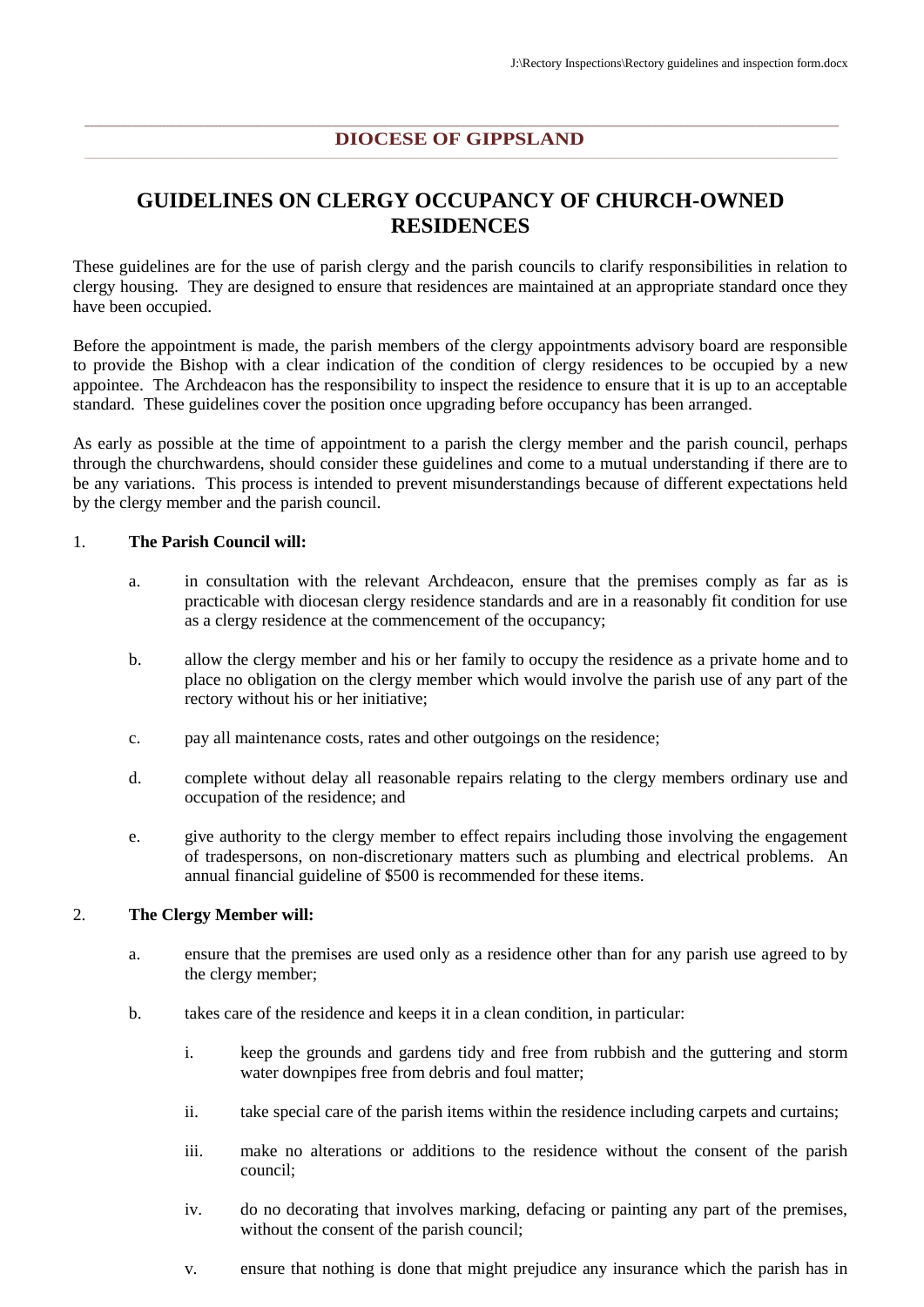relation to the residence;

- vi. notify the parish council promptly of any loss, damage or defect in the residence;
- vii. take all reasonable precautions against the outbreak of fire in the premises; and
- viii keep up and preserve in good condition the lawn and garden belonging to the residence.
- **Note: Parishes are encouraged to assist clergy in relation to items listed under i. and viii. especially in cases where Rectories and gardens are extensive and bearing in mind that clergy are expected to be available to undertake ministerial responsibilities for six days per week.**

### 3. **General**

The parish council and the clergy member will:

- arrange an inspection of the residence to be carried out by the churchwardens on an annual basis (See Section 32 of the Parish Administration Act);
- facilitate the inspection of the residence by a diocesan representative from time to time.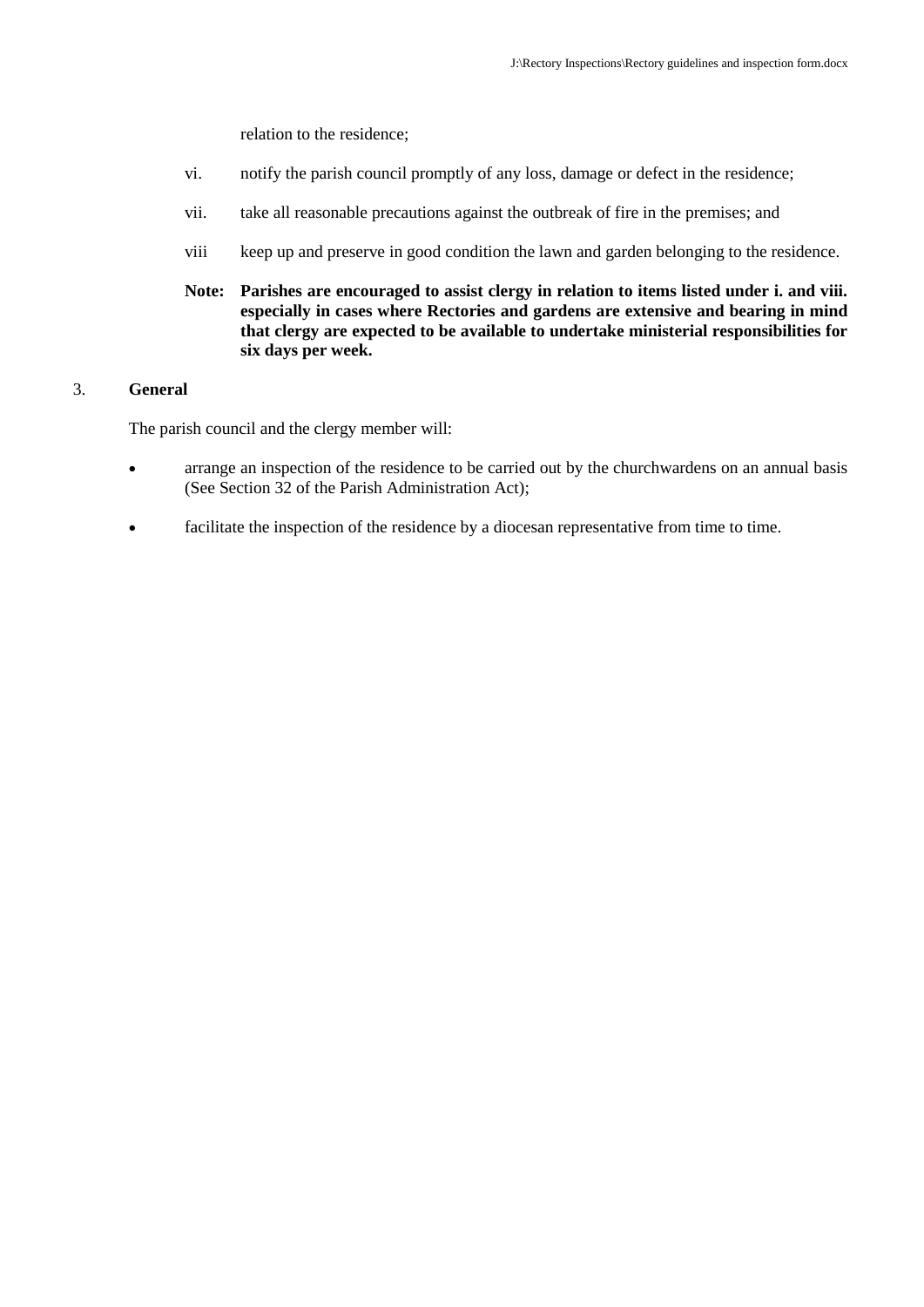# **ANNUAL INSPECTION OF RECTORY**

Conducted By the Church Wardens With Rectory Residents and Regional Dean

| <b>Rectory Address</b><br>Date of Inspection |                                      |                                            |                       |             |                                                 |
|----------------------------------------------|--------------------------------------|--------------------------------------------|-----------------------|-------------|-------------------------------------------------|
|                                              |                                      |                                            |                       |             |                                                 |
| Legend:                                      | $\mathbf C$<br>$\mathbf F$<br>B<br>N | <b>Clean</b><br>Fair<br><b>Not Working</b> | <b>Broken/Damaged</b> | D<br>G<br>S | <b>Dirty</b><br>Good<br><b>Scratched/Marked</b> |
| <b>General</b>                               |                                      |                                            |                       |             | <b>Condition/Comments</b>                       |
| <b>Smoke Alarms</b>                          |                                      |                                            |                       |             |                                                 |
| Fire Extinguishers                           |                                      |                                            |                       |             |                                                 |
| <b>Main Entry</b>                            |                                      |                                            |                       |             |                                                 |
| Doorbell                                     |                                      |                                            |                       |             |                                                 |
| Front Door/Screen Door                       |                                      |                                            |                       |             |                                                 |
| Walls                                        |                                      |                                            |                       |             |                                                 |
| Floor                                        |                                      |                                            |                       |             |                                                 |
| <b>Light Fitting</b>                         |                                      |                                            |                       |             |                                                 |
| Ceiling                                      |                                      |                                            |                       |             |                                                 |
| Other                                        |                                      |                                            |                       |             |                                                 |
| <b>Study</b>                                 |                                      |                                            |                       |             |                                                 |
| <b>Blinds/Curtains</b>                       |                                      |                                            |                       |             |                                                 |
| <b>Book Shelves</b>                          |                                      |                                            |                       |             |                                                 |
| Robe/Storage Cupboard                        |                                      |                                            |                       |             |                                                 |
| Ceiling                                      |                                      |                                            |                       |             |                                                 |
| <b>Light Fitting</b>                         |                                      |                                            |                       |             |                                                 |
| Window/Screens                               |                                      |                                            |                       |             |                                                 |
| Walls                                        |                                      |                                            |                       |             |                                                 |
| Floor Covering                               |                                      |                                            |                       |             |                                                 |
| Door                                         |                                      |                                            |                       |             |                                                 |
| <b>Power Points/Switches</b>                 |                                      |                                            |                       |             |                                                 |
| Telephone/Answering                          |                                      |                                            |                       |             |                                                 |

**Other** 

Soundproofing Heating/Cooling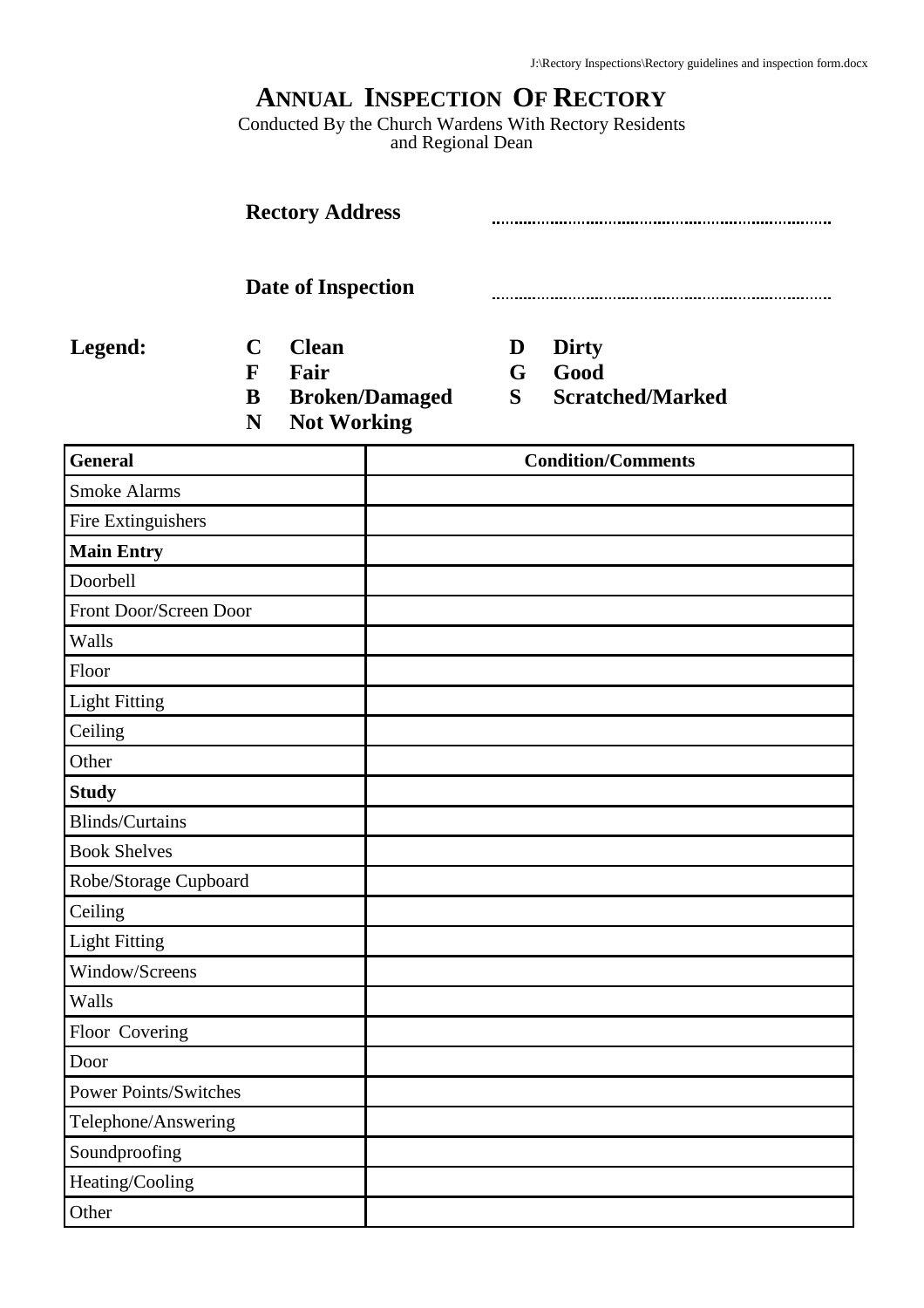| <b>Living Room</b>           | <b>Condition/Comments</b> |
|------------------------------|---------------------------|
| Walls                        |                           |
| Door                         |                           |
| <b>Power Points/Switches</b> |                           |
| Ceiling                      |                           |
| <b>Light Fittings</b>        |                           |
| Heating/Cooling              |                           |
| Floor Covering               |                           |
| <b>Blinds/Curtains</b>       |                           |
| Windows/Screens              |                           |
| Other                        |                           |
|                              |                           |
| <b>Dining Room</b>           |                           |
| Walls                        |                           |
| Door                         |                           |
| Ceiling                      |                           |
| <b>Floor Coverings</b>       |                           |
| Windows/Screens              |                           |
| <b>Blinds/Curtains</b>       |                           |
| <b>Light Fitting</b>         |                           |
| Power Points/Switches        |                           |
| Other                        |                           |
|                              |                           |
| <b>Family Room</b>           |                           |
| Walls                        |                           |
| Door                         |                           |
| Ceiling                      |                           |
| <b>Floor Coverings</b>       |                           |
| Windows/Screens              |                           |
| Blinds/Curtains              |                           |
| <b>Light Fittings</b>        |                           |
| <b>Power Points/Switches</b> |                           |
| Other                        |                           |
|                              |                           |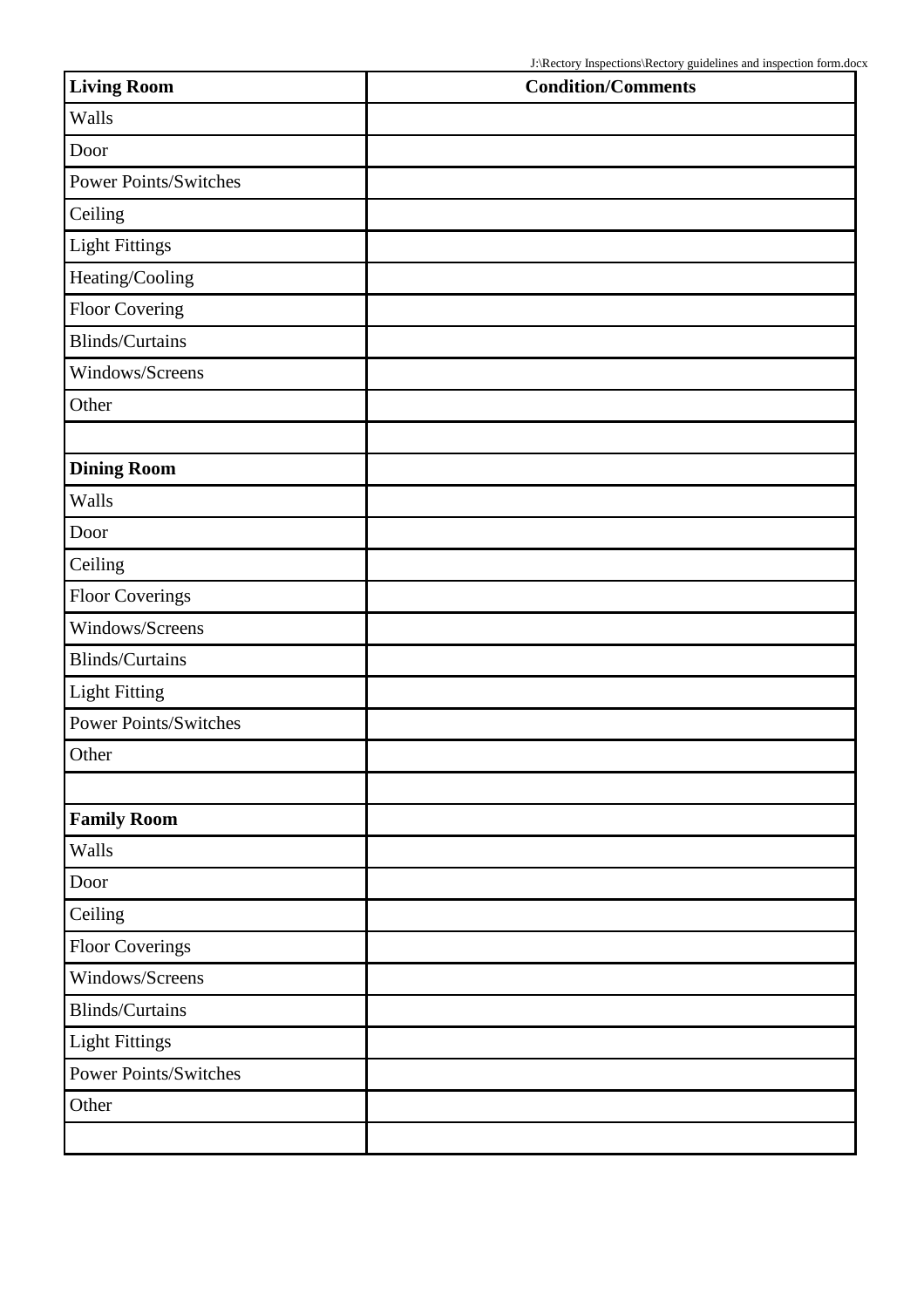| Kitchen                      | <b>Condition/Comments</b> |
|------------------------------|---------------------------|
| Stove Top                    |                           |
| Oven                         |                           |
| Griller                      |                           |
| Dishwasher                   |                           |
| <b>Power Points/Switches</b> |                           |
| Sink/Disposal Unit           |                           |
| Cupboards/Drawers            |                           |
| <b>Bench Tops</b>            |                           |
| <b>Exhaust Fan</b>           |                           |
| Floor                        |                           |
| <b>Blinds/Curtains</b>       |                           |
| Walls                        |                           |
| <b>Doors</b>                 |                           |
| Ceiling                      |                           |
| <b>Light Fitting</b>         |                           |
| Window/Screen                |                           |
| Other                        |                           |
| <b>Main Bedroom</b>          |                           |
| Walls                        |                           |
| Ceiling                      |                           |
| Door                         |                           |
| <b>Light Fitting</b>         |                           |
| Window/Screen                |                           |
| Floor covering               |                           |
| <b>Blinds/Curtains</b>       |                           |
| <b>Power Points/Switches</b> |                           |
| <b>Built-Ins</b>             |                           |
| En suite                     |                           |
| Shower/Screen                |                           |
| Basin                        |                           |
| Mirror                       |                           |
| Wall Ceiling Door            |                           |
| <b>Light Fitting</b>         |                           |
| Window/Screen                |                           |
| <b>Tiles</b>                 |                           |
| Toilet                       |                           |
| Power Points/Switches        |                           |
| Floor                        |                           |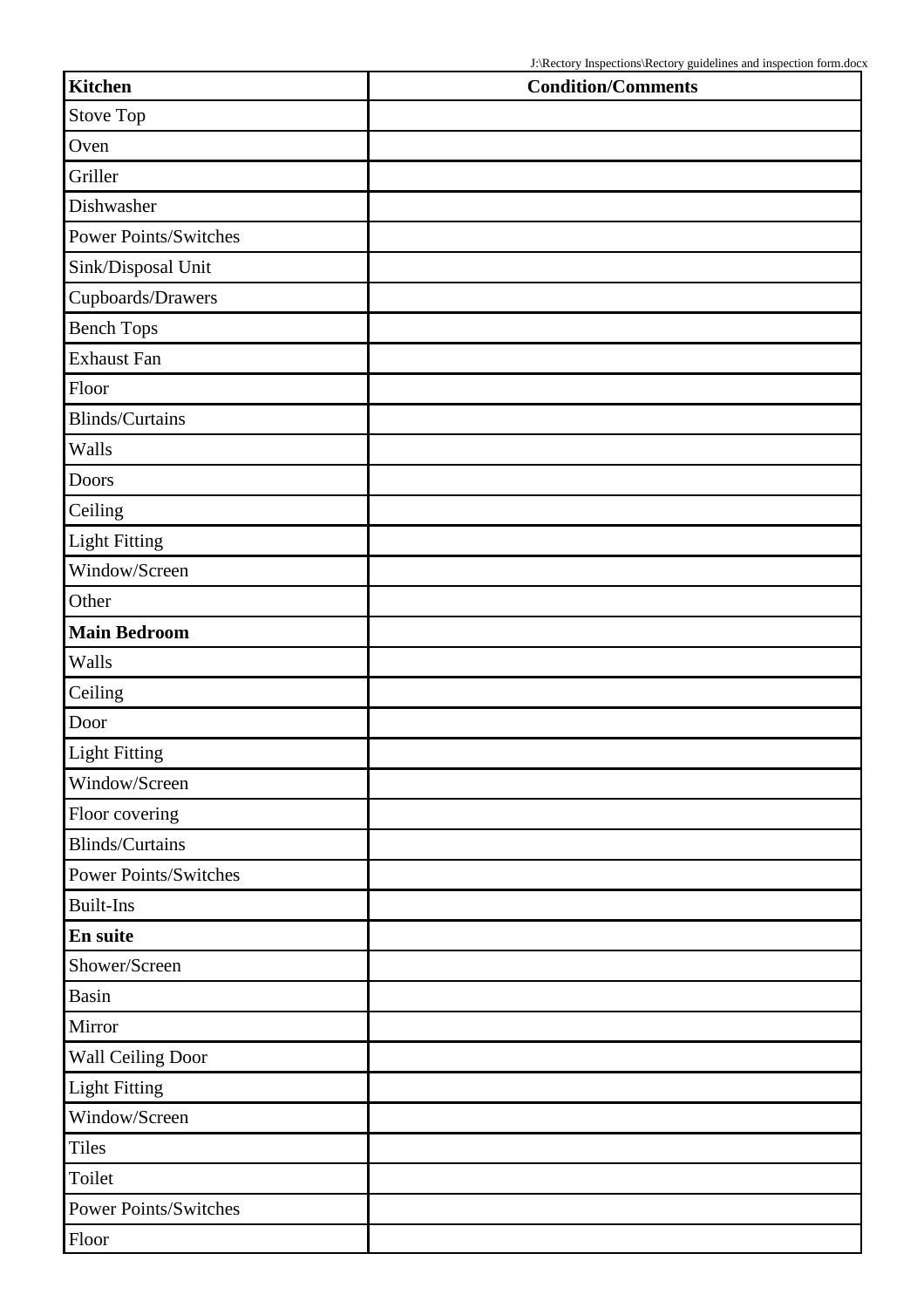| <b>Bedroom 2</b>             | <b>Condition/Comments</b> |
|------------------------------|---------------------------|
| Wall                         |                           |
| Ceiling                      |                           |
| Door                         |                           |
| <b>Light Fitting</b>         |                           |
| Floor Covering               |                           |
| <b>Blinds/Curtains</b>       |                           |
| Window/Screen                |                           |
| <b>Built-Ins</b>             |                           |
| <b>Power Points/Switches</b> |                           |
|                              |                           |
| <b>Bedroom 3</b>             |                           |
| Wall                         |                           |
| Ceiling                      |                           |
| Door                         |                           |
| <b>Light Fitting</b>         |                           |
| Floor Covering               |                           |
| Blinds/Curtains              |                           |
| Window/Screen                |                           |
| <b>Built-Ins</b>             |                           |
| <b>Power Points/Switches</b> |                           |
|                              |                           |
| <b>Bedroom 4</b>             |                           |
| Wall                         |                           |
| Ceiling                      |                           |
| Door                         |                           |
| <b>Light Fitting</b>         |                           |
| Floor Covering               |                           |
| Blinds/Curtains              |                           |
| Window/Screen                |                           |
| <b>Built-Ins</b>             |                           |
| <b>Power Points/Switches</b> |                           |
|                              |                           |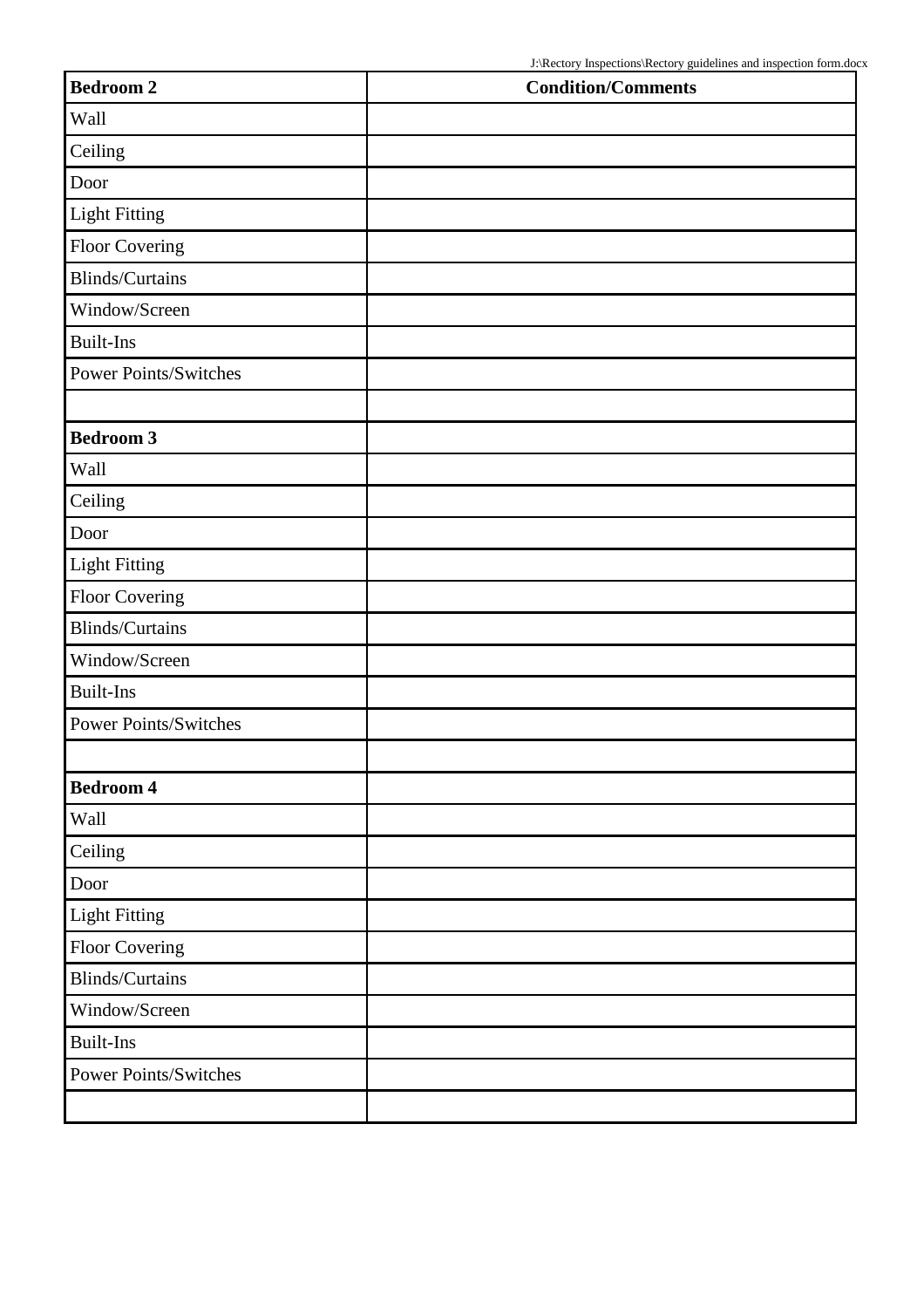| <b>Toilet</b>         | Condition/Comments underlines and inspection form.do x |
|-----------------------|--------------------------------------------------------|
| Toilet                |                                                        |
| Floor                 |                                                        |
| Walls                 |                                                        |
| Door                  |                                                        |
| Ceiling               |                                                        |
| <b>Light Fitting</b>  |                                                        |
| Other                 |                                                        |
| <b>Main Bathroom</b>  |                                                        |
| <b>Bath</b>           |                                                        |
| <b>Basin</b>          |                                                        |
| Shower/Screen         |                                                        |
| Cabinet/Mirror        |                                                        |
| Tiling                |                                                        |
| Floor                 |                                                        |
| Walls                 |                                                        |
| Door                  |                                                        |
| Ceiling               |                                                        |
| <b>Light Fitting</b>  |                                                        |
| Power Points/Switches |                                                        |
| Other                 |                                                        |
| Laundry               |                                                        |
| Trough                |                                                        |
| Floor                 |                                                        |
| Walls                 |                                                        |
| Doors                 |                                                        |
| Ceiling               |                                                        |
| <b>Light Fitting</b>  |                                                        |
| Window/Screen         |                                                        |
| Cupboards             |                                                        |
| Power Points/Switches |                                                        |
| Other                 |                                                        |
| Outside               |                                                        |
| Lawns                 |                                                        |
| Gutters/Drains/Pipes  |                                                        |
| Garden                |                                                        |
| Other                 |                                                        |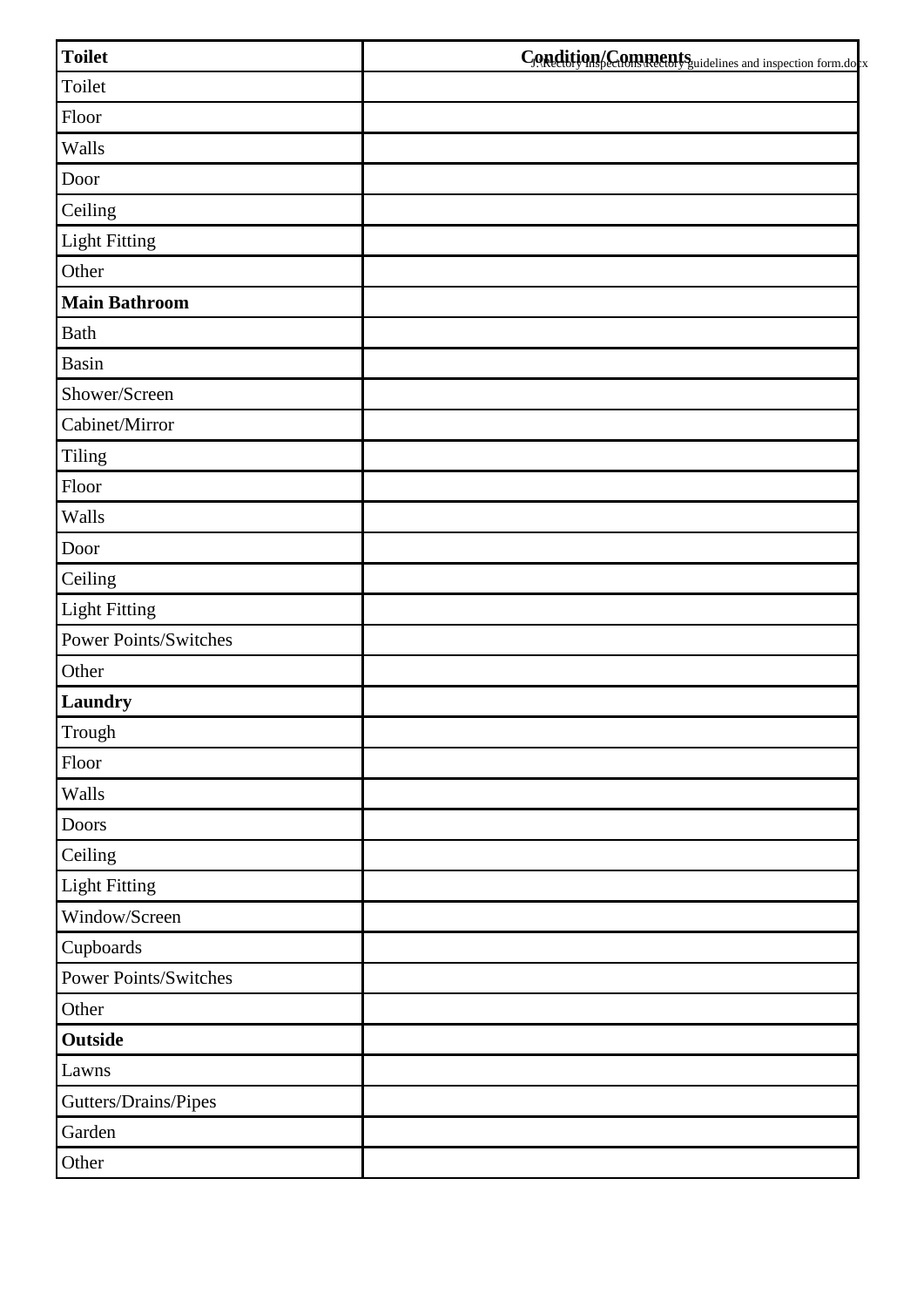## **Anglican Diocese of Gippsland**

## **CLERGY RESIDENCE STANDARDS**

### **1. Planning Guidelines**

The following "benchmark" is used by Bishop-in-Council when considering plans for new residences or the upgrading of existing residences.

The residence should include as far as possible:

- 4 bedrooms
- 2 bathrooms
- a study (12 square metres with a minimum width of 3 metres)
- lounge room
- family room
- kitchen
- laundry
- double garage (preferably constructed as part of the residence and constructed of the same materials)

In planning clergy residences, particular attention should be given to separating the bedrooms and family living areas from the "public" areas such as the study and lounge room. If possible, there should be separate external access to the study.

The use of an architect is strongly recommended.

### **2. Furnishings and Fittings**

The following items are normally required:

- a fenced area for the safety of children and for Rectory privacy;
- insect screenings on doors and windows and exterior openings such as chimneys;
- garage, or at least a carport with lock-up shed for tools, garden implements and storage space;
- rotary clothes hoist or other clothes line;
- television antenna;
- septic tank where sewerage is not available;
- appropriate fire extinguisher, properly maintained;
- smoke alarms located appropriately.
- floor coverings (carpet throughout except that the kitchen floor should have either kitchen carpet or hard coverings, and the laundry and bathroom(s) should have hard coverings);